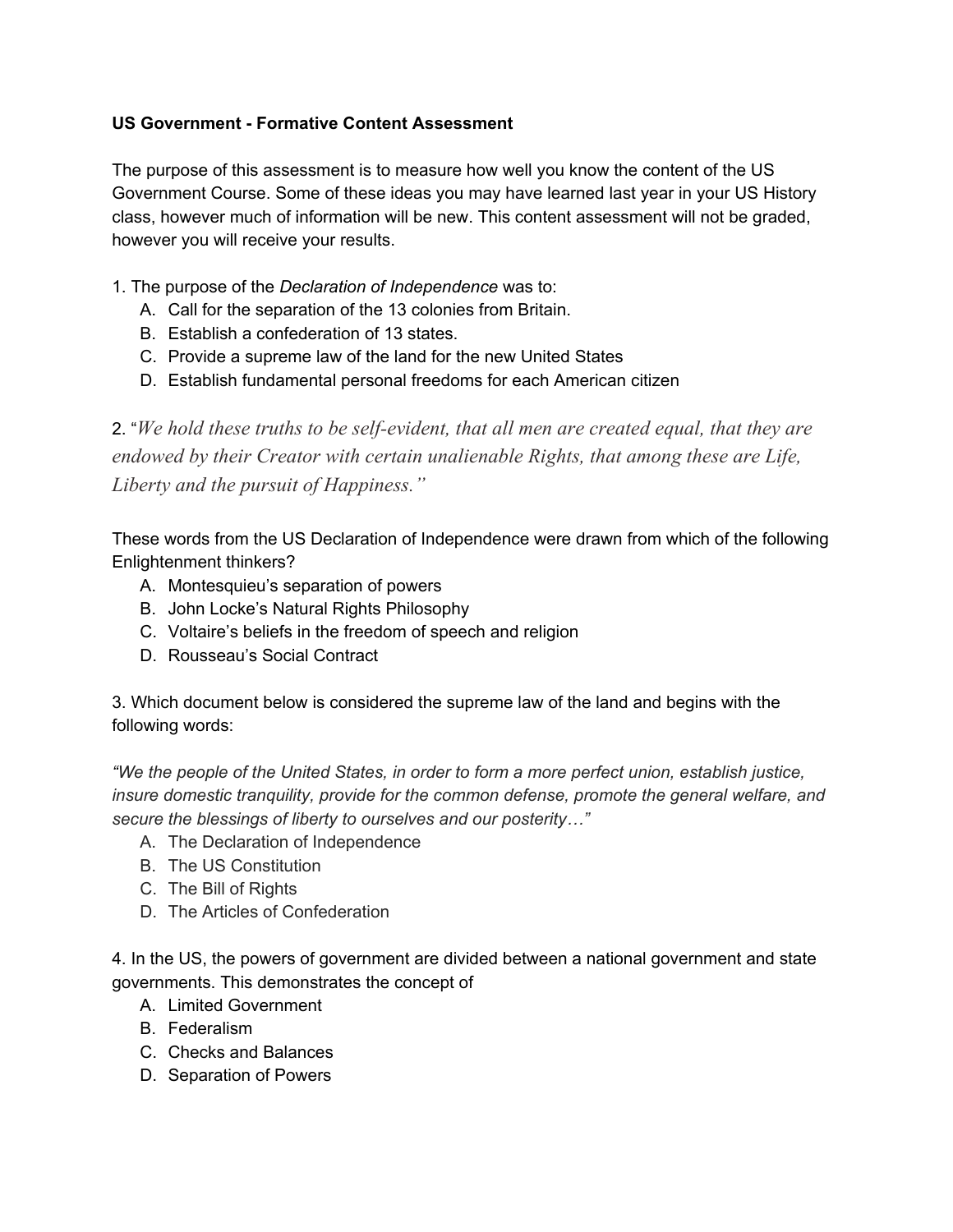5. Which type of power in the Constitution gives Congress the powers to coin money, declare war, and regulate commerce?

- A. Inherent Powers
- B. Expressed Powers
- C. Implied Powers
- D. Police Powers

6. Adding amendments to the US Constitution is a two-step process, including a:

- A. Proposal by the US House of Representatives and ratification by the Senate
- B. Proposal by the US Senate and ratification by the House of Representatives
- C. Proposal by and ratification by both houses of Congress
- D. Proposal by the United States Congress and ratification by the states
- 7. Which branch of government is responsible for making the laws of the nation?
	- A. The Legislative Branch
	- B. The Executive Branch
	- C. The Judicial Branch
	- D. The President's Cabinet
- 8. What are the two parts of Congress?
	- A. The President and the Supreme Court
	- B. The House of Representatives and the Senate
	- C. The Senate and the Supreme Court
	- D. The President and the House of Representatives

9. The number of Representatives each state receives is based on its population. Every 10 years this number is adjusted according to a process called:

- A. Redistricting
- B. Reapportionment
- C. Gerrymandering
- D. Realignment

10. Look at the steps in a bill becoming a law and identify the missing step:

Bill in House Committee Approved --> \_\_\_\_\_\_\_\_\_\_\_\_\_\_\_\_\_\_\_\_\_\_\_\_\_\_\_\_\_\_\_\_--> Bill Voted on By House

- -- > Bill Approved by Senate -- > Bill sent to President's Desk to be signed
	- A. Bill in Conference Committee
	- B. Bill debated on House Floor
	- C. Vetoed Bill returns to Congress for Override Vote
	- D. Bill Filibustered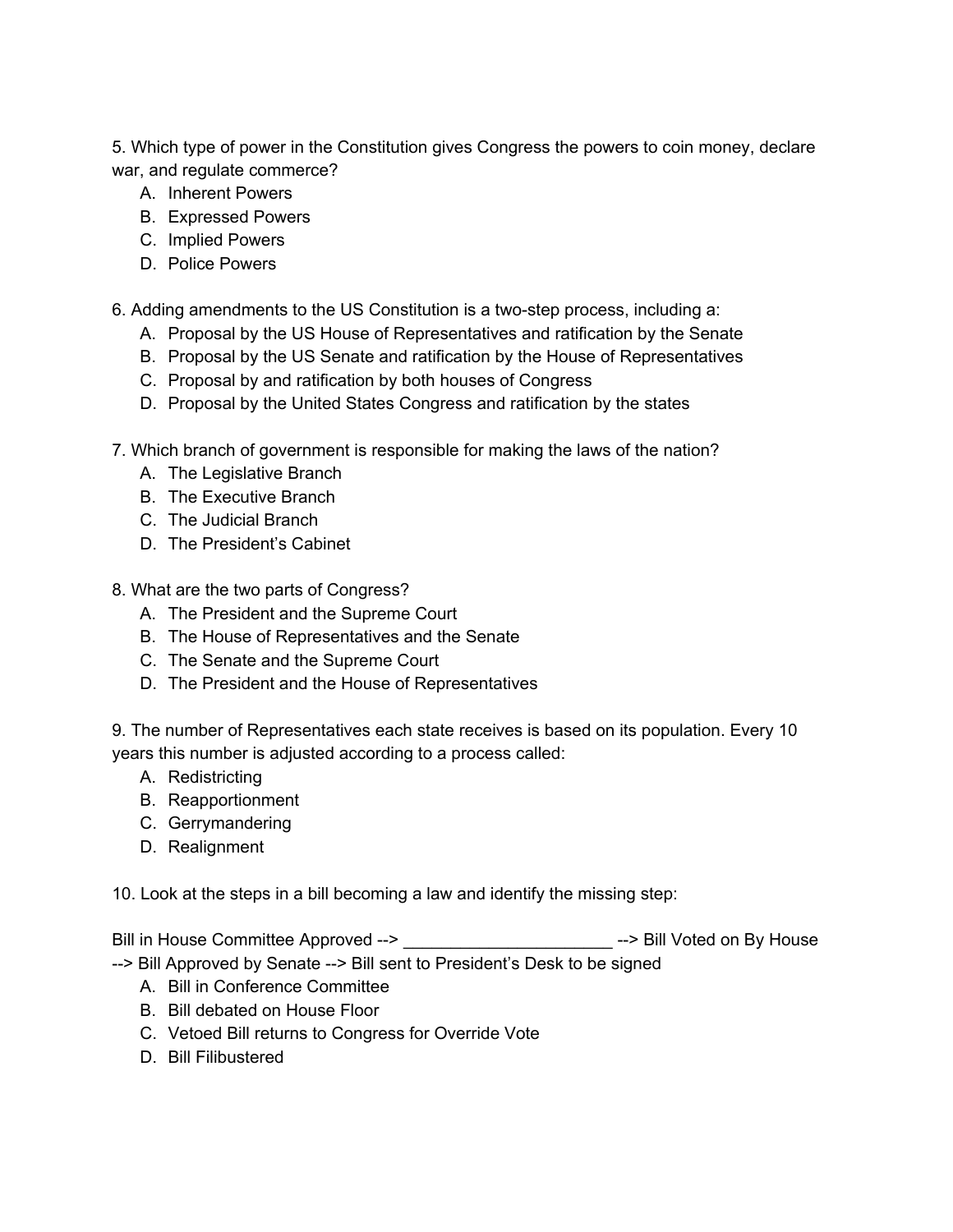- 11. Who may sign or veto a bill from Congress?
	- A. The President
	- B. The Supreme Court
	- C. The Senate
	- D. The House of Representatives
- 12. How long is a President's elected term in office?
	- A. Two Years
	- B. Four Years
	- C. Six Years
	- D. Eight Years
- 13. Which institution of government decides if a law is unconstitutional?
	- A. The President
	- B. The Senate
	- C. The House of Representatives
	- D. The Supreme Court

14. Which Amendment in the *US Bill of Rights* guarantees citizens of US freedom of speech, press, religion, assembly, and petition?

- A. The First Amendment
- B. The Second Amendment
- C. The Fourth Amendment
- D. The Tenth Amendment
- 15. Which amendment to the Constitution ensures a fair and speedy trial by jury?
	- A. Second Amendment
	- B. Fourth Amendment
	- C. Fifth Amendment
	- D. Sixth Amendment
- 16. Which amendment to the Constitution extended voting rights to former male slaves?
	- A. Thirteenth Amendment
	- B. Fourteenth Amendment
	- C. Fifteenth Amendment
	- D. Nineteenth Amendment

17. Which of the following Supreme Court decision gave the Supreme Court the right of judicial review?

- A. Marbury v Madison
- B. McCulloch v Maryland
- C. Gibbons v Ogden
- D. United States v Nixon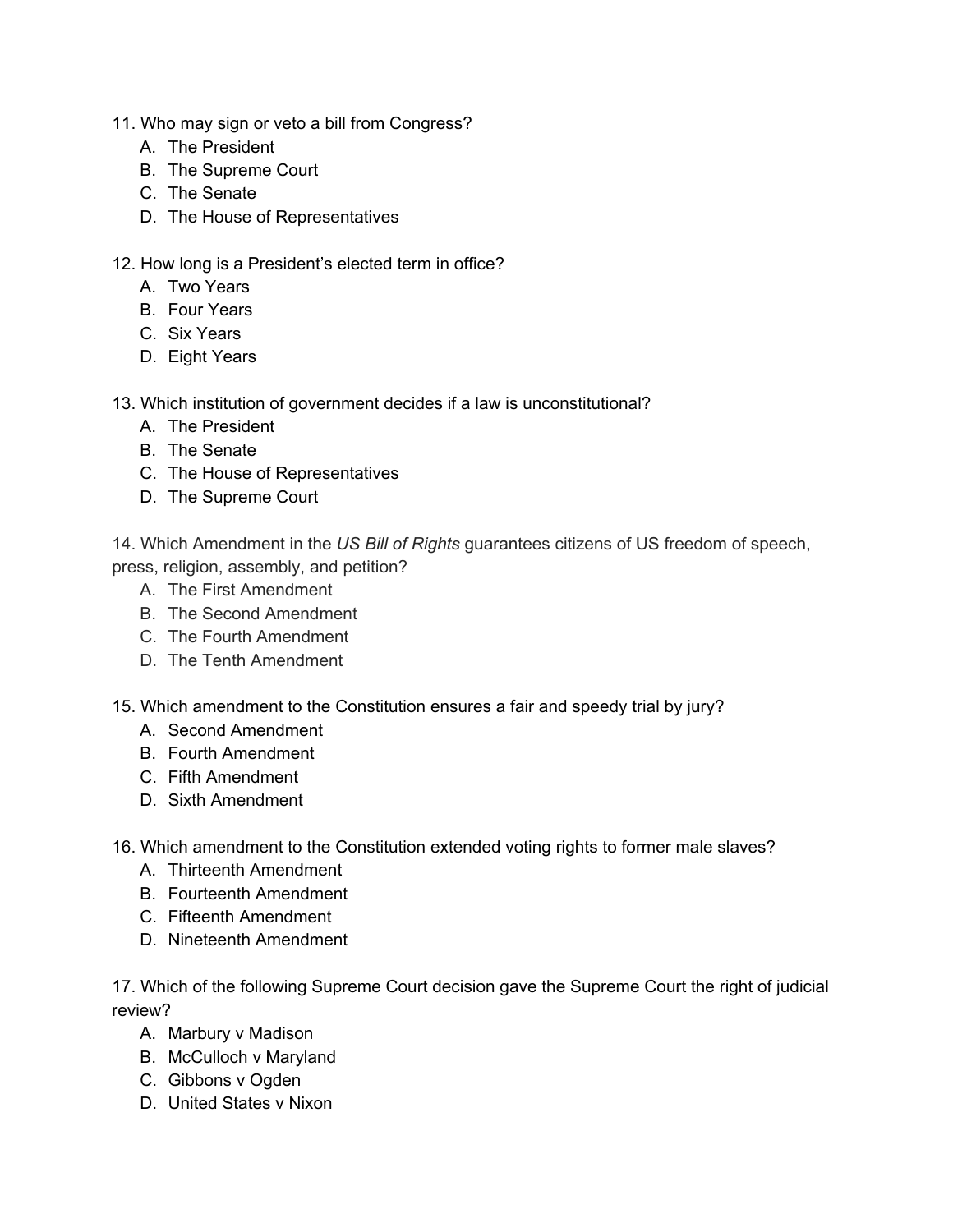18. Which of the following Supreme Court decisions struck down "separate but equal" segregation, allowing the integration of southern schools?

- A. Plessy v Ferguson
- B. Brown v Board of Education
- C. Regents of the University of California v Bakke
- D. Dred Scott Decision
- 19. Which branch of our government is responsible for a declaration of war?
	- A. The President
	- B. The Congress
	- C. The Supreme Court
	- D. Three quarters of state governments may vote to go to war
- 20. What are the two major political parties in the United States today?
	- A. Democrats and Republicans
	- B. Federalists and Democratic-Republicans
	- C. Green Party and the Republicans
	- D. Republicans and the Bull Moose Party
- 21. Each political party picks their nominee to run against the opposing party in the:
	- A. Electoral College
	- B. General Election
	- C. Primary Elections and Caucuses
	- D. Swearing In Ceremony
- 22. In the steps of running for President below, identify the missing step:
- Caucuses and Primaries > \_\_\_\_\_\_\_\_\_\_\_\_\_\_\_\_ > General Election
	- A. The Electoral College
	- B. The Party Conventions
	- C. The Swearing In Ceremony
	- D. The Invisible Primary
- 23. According to our constitution the US President is selected by winning the majority of the:
	- A. Popular vote
	- B. Congress
	- C. States
	- D. Electoral College
- 24. The President meets with key leaders of various government departments called:
	- A. the Cabinet
	- B. Independent Agencies
	- C. The Civil Service
	- D. Regulatory Agencies